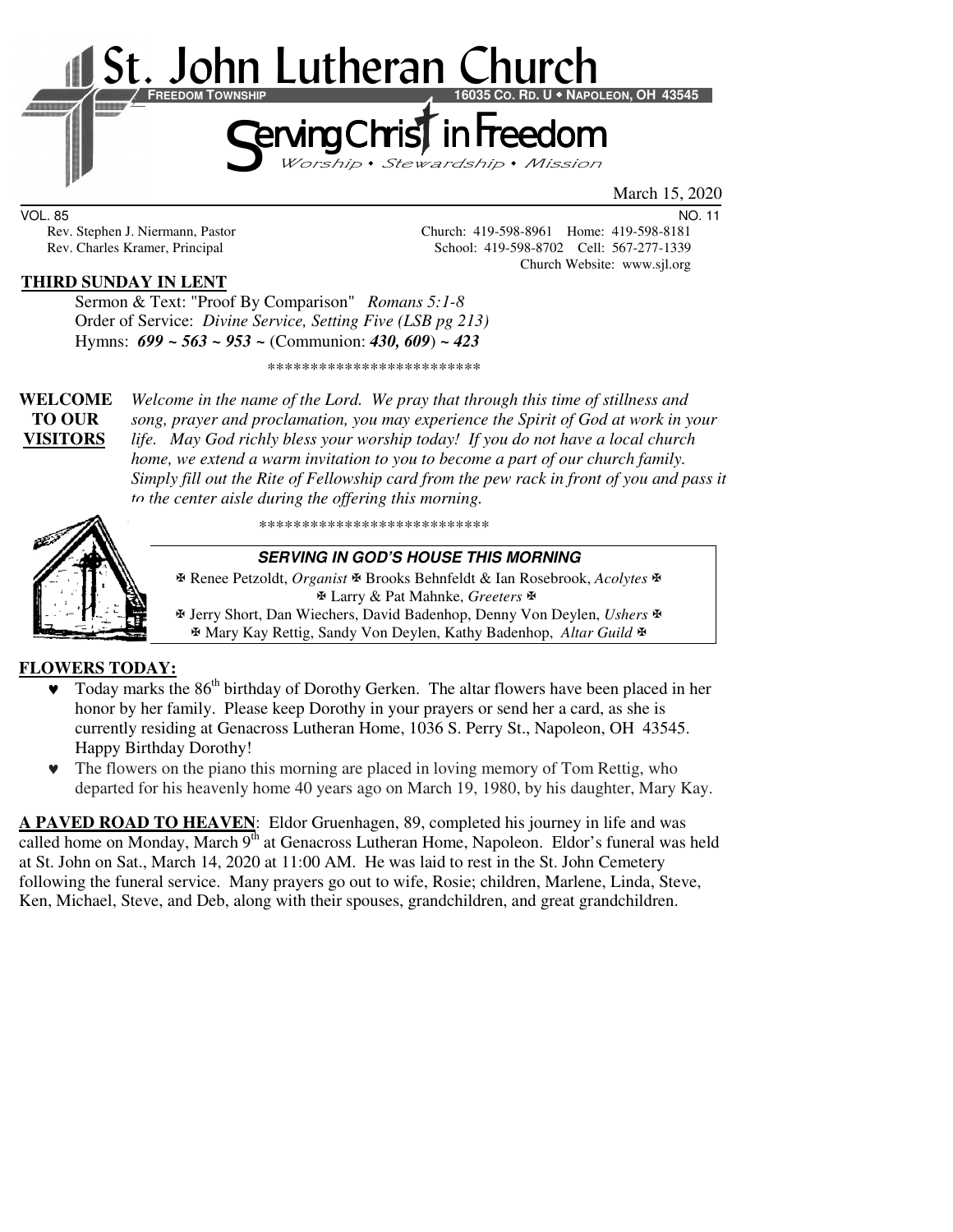| In God's House This Week |         | Online church calendar: www.DynaCal.com/sjl                             |
|--------------------------|---------|-------------------------------------------------------------------------|
| Date                     | Time    | <b>Activities</b>                                                       |
| Today                    | 9:00 AM | <b>Communion Service</b>                                                |
|                          | 10:20AM | Special Voters' Meeting; Adult Bible Class; Sunday School; "The Lamp"   |
| Tue.                     | 7:00 PM | Women of Freedom Meeting                                                |
| Wed.                     |         | <b>Cancelled – Lenten Supper – Cancelled</b>                            |
|                          | 5:45 PM | Midweek Confirmation Class $(5:45 - 6:45 PM)$                           |
|                          | 6:00 PM | <b>Adult Bell Practice</b>                                              |
|                          | 7:00 PM | <b>Midweek Lenten Service; Offering: National Youth Gathering</b>       |
|                          |         | Acolytes: Brooklyn Bostelman & Tayah Homan                              |
|                          |         | Greeters: Marilyn Meyer & Arlene Wallace                                |
|                          |         | Ushers: David Von Deylen, Dennis Showman, Dean Badenhop, Richard Elling |
|                          |         | Altar Guild: Mary Kay Rettig, Sandy Von Deylen, Kathy Badenhop          |
|                          | 8:00 PM | <b>Adult Choir Practice</b>                                             |
| Thurs.                   | 6:30 AM | Men's Lenten Bible Breakfast (see bulletin note)                        |
|                          | 10:00AM | Women's Lenten Bible Study (see bulletin note)                          |
| Fri.                     |         | 3 <sup>rd</sup> Quarter Grading Period ends                             |
| Sun.                     | 9:00 AM | <b>Worship Service</b>                                                  |
|                          | 10:20AM | Adult Bible Class; Sunday School; "The Lamp"                            |
|                          | 1:00 PM | 4-H Meetings                                                            |
|                          | 4:30 PM | Sr High LYF                                                             |
| Mon.-                    | 7:30 AM | Morning Meditations, WONW 1280 AM                                       |
| Sat.                     |         | Speaker: Rev. Kurt Mews, St. John Lutheran, Defiance                    |

**MATTERS FOR PRAYER** – Please keep these people in your prayers:

- Shut-Ins: *Norma Damman, Renetta Homan,* and *Lester Rabe*
- *Dorothy Gerken, Melba Elling,* and *Lorna Von Deylen*, at Genacross Lutheran Home
- *Evelyn Rohrs* and *Arlene Gerken,* at Assisted Living Genacross Lutheran Home
- *Harold Behrmann,* at Fulton Manor Wauseon
- *Donald Landry,* residing at the Ohio Veteran's Home, Sandusky
- Armed Services: *Justin Atkinson, Jason Rohrs*, *Emily Schroeder, Connor Gerken, Seth Handy*
- *Willie Joost,* recovering well from skin graft surgery for burns on his leg
- *Dale VonDeylen,* brother of Deb Durham and Dave VonDeylen, who is undergoing tests for cancer at the OSU hospital

**CORONAVIRUS RESPONSE AT ST. JOHN** - Please be sure to read the document being handed out this morning about our response to the current health emergency. Also, be sure to "LIKE" and "FOLLOW" our Facebook page to keep current with any updates.

**SPECIAL VOTERS' MEETING:** There will be a Special Voters' Meeting today after the worship service in the sanctuary. The item of business will be to recommend issuing a call to Mrs. Haley (*Gruenhagen*) O'Neil to become our  $3^{rd}$  &  $4^{th}$  grade teacher for next school year.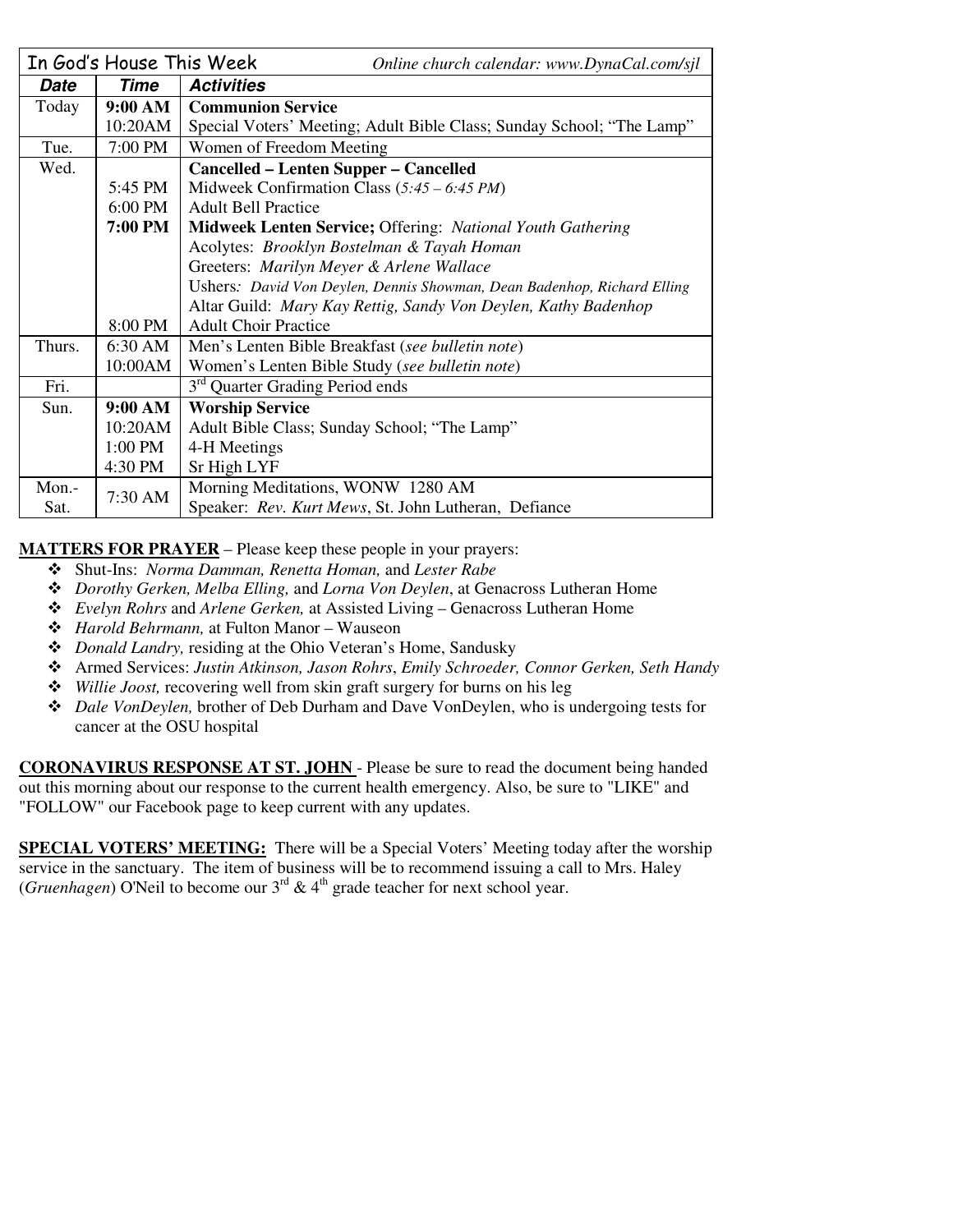

**CONFIRMATION PLANNING MEETING NEXT SUNDAY – Attention 8th graders** 

**and parents,** next Sunday after the Sunday School hour we will meet in the 7-8 classroom to make our plans for Confirmation Sunday on Sunday, May  $17<sup>th</sup>$ . It's important that everyone be present!

**ANNUAL CHURCH CLEANING** – The list of the people for this year's annual church cleaning is available on the narthex table. If you are on the list and feel you are not physically able to help with the cleaning for whatever reason, let your co-chair know and we'll make a note of that. Thank you!

**FINANCIAL FACTS:** Home Fund Synod & Missions Building Fund Weekly Need \$9,792.78 \$500.00 \$961.54 Rec'd 03/08/20 \$5,771.00 \$114.00 \$140.00 **ATTENDANCE**: 154

**3 RD LENTEN SERVICE**: \$789.00 – Filling Home - Napoleon; Attendance: 108

Lent Midweek 2020

Have you ever seen a tree sprout again after it was cut down? That image is a picture of the hope that is always ours in Christ, even in the worst of circumstances. It's amazing that Job was able to see this hope in the deep darkness of his extreme trials, but there it is for our comfort and encouragement.

Martin Luther asserted that the book of *"Job is magnificent and sublime as no book of Scripture."* Others have called this book "the Shakespeare of the Bible." The early Christian scholar Jerome called *The Book of Job* an "eel," since the more one tries to contain it, the more slippery it becomes! The purpose of



our Lenten emphasis is to learn how to apply *The Book of Job* to our lives so that it becomes less like an eel and more like a loving companion through life's dark valleys.

**Lent Midweek Service IV ~ Wednesday, 7:00 p.m.** 

**Theme: "It Is Enough" (Job 14:1–14)** 

**Offering: National Youth Gathering Assistance for SJLC Youth** 

# **To Prepare: Job 14:1-14 and consider the following questions:**

- 1) It is part of our sinful nature to look for hope in all the wrong places. How do you selfmedicate when you are hurting?
- 2) Why does Job say that there is hope for a tree?
- 3) If there is hope for a tree, then there is hope for me! What does this hope look like in your life?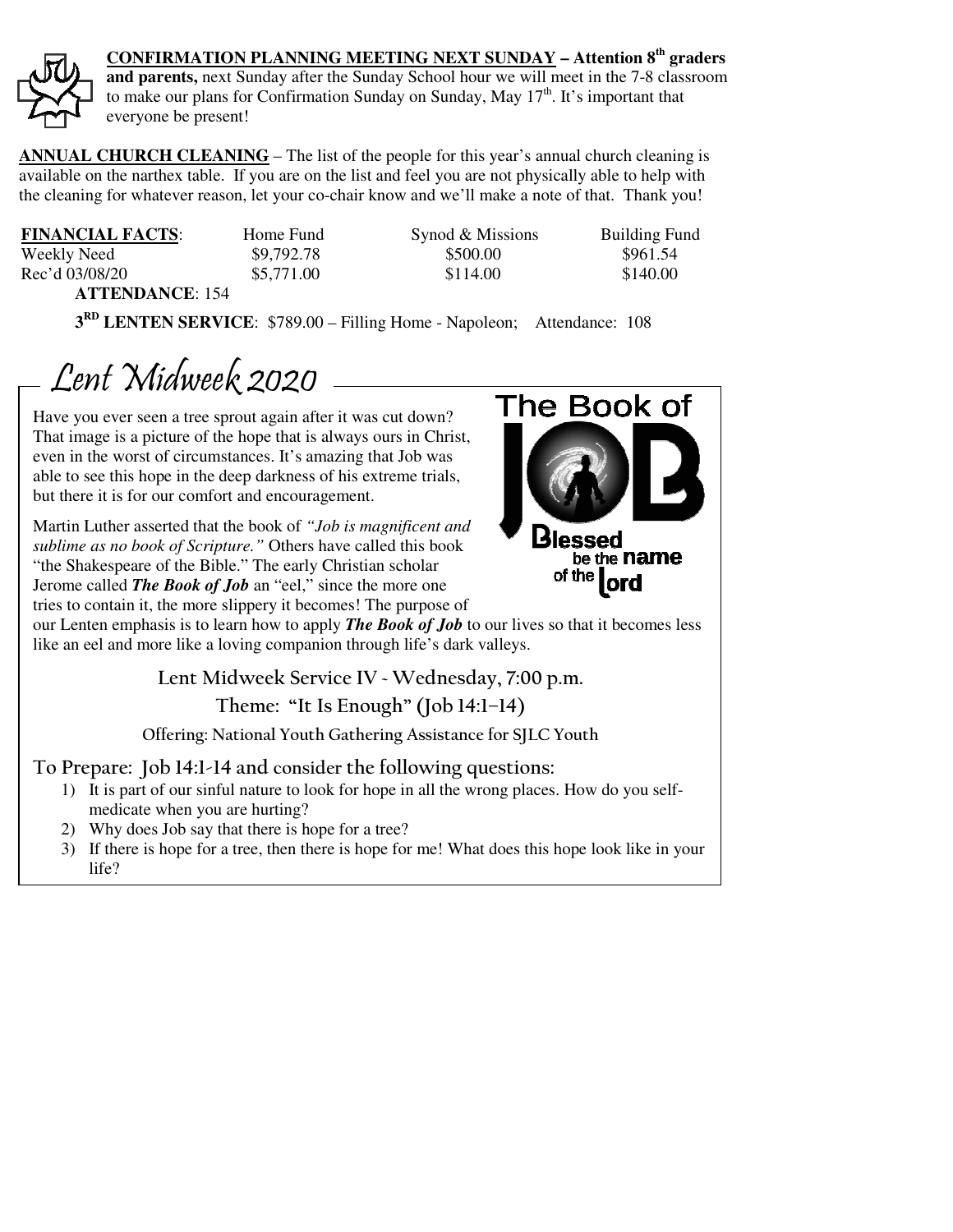# **BIBLE STUDIES DURING LENT!**

#### • **"WHO AM I? WHAT AM I DOING HERE?"**

#### **(Sunday mornings during Lent)**

 These are the big questions that eventually confront everyone, and they do not go away with time. People try to quell the nagging of these questions with distractions and with rationalizations, but the questions refuse to go away; they demand an answer.



 **God has the answers!** This six-session, video-based Bible study will be conducted on the six Sundays of Lent after worship. This morning we go back to the beginning to find out what God says about who we are. Join us as we grow closer to Jesus and to each other in the study of God's precious Word.

### • **"JOB" - MEN'S BREAKFAST STUDY (Thursday mornings during Lent)**

 Each Thursday during Lent, we will gather in the fellowship hall at 6:30AM for breakfast and for a Bible study that coordinates with the midweek Lenten theme on *The Book of Job*. It's a stomach-delighting, soul-nourishing way to start your day! Please join us!

# • **"WHATEVER" - WOMEN'S LENTEN STUDY (Thursday mornings during Lent)**

 In the culture, we use the word "whatever" in a very dismissive way, as if to say we just don't care about things. St. Paul, however, uses that word in his letter to the *Philippians* to draw attention to the things we should care about the most – whatever is true, whatever is noble, whatever is right, etc. (Phil. 4:8)

 Join us for a women's Lenten Bible study titled, *"Whatever: Keeping Your Heart in Tune With Whatever Life Brings."* **This study will be Thursday mornings during Lent, from 10:00- 11:15AM** *(we may not go the full time, but we'll never go past 11:15)*. Meet in the north fellowship hall. Our study leader is Nancy Nemoyer, an LC-MS commissioned deaconess and former director of the deaconess program at Concordia University, Chicago.

**WOMEN OF FREEDOM MEETING**: The next Women of Freedom meeting will be held on Tues., March  $17<sup>th</sup>$  at 7:00 PM. Come join us and help serve the Lord here at St. John. Hope to see you there! NOTE: The LWML Quarterly Odes are also available on the narthex table.

**EASTER FLOWER ORDERS**: **Order deadline is Monday, March 16th .** We are now taking orders for the various flowers to purchase "in memory of" or "in honor of" someone special in your life. Orchid order forms are available on the narthex table. Drop your order form and payment to **St. John Lutheran Church** into the container at the narthex table or return to the church office. Don't wait till the last minute! No late orders can be taken!

**REV. GEORGE MAASSEL MEMORIAL COMMUNITY OUTREACH GRANTS** – This is a reminder that a number of years back, the family of Rev. Maassel gave a gift to the congregation, which we subsequently decided to use as grants for any church organization planning an event that has local community outreach as a focus. If you're organization is planning something that is related to community outreach and has the specific intent of inviting non-members and following up on them, please consider applying for one of these grants. An information page and application is available on the documents area of our website, www.sjl.org.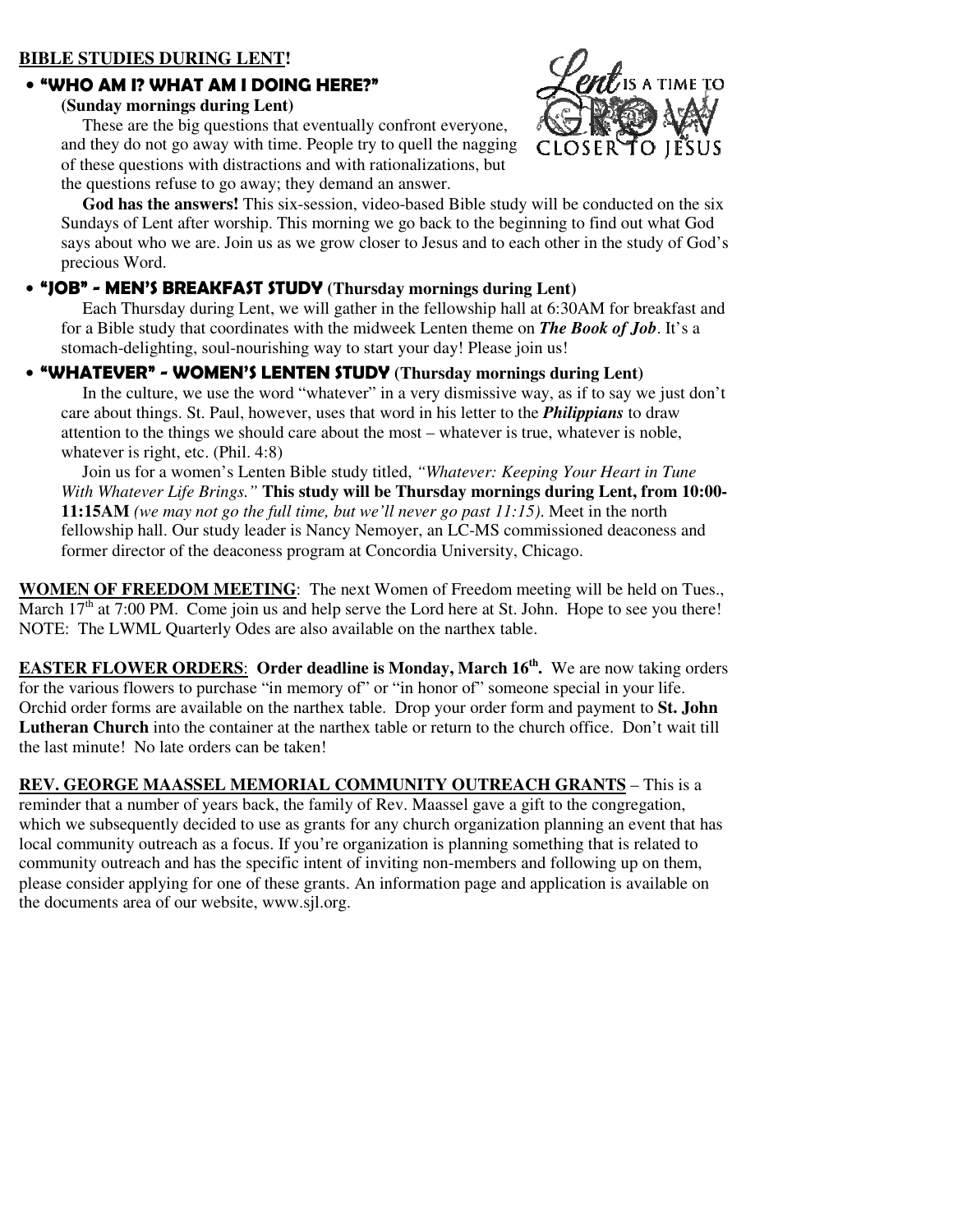*EAGLE NEWS*: The Eagle News publication will be available today as you leave the service. It is also available online via FastDirect. Just go to http://www.fastdir.com/stjohnfreedom/, click on "Links" at the top of the page, then click on "Eagle News-March" in the "Everybody" column.

**ATHLETIC BANQUET**: The St. John Athletic Banquet will be on **Sun., May 3rd at 4:30 PM**  beginning with a potluck meal. The Boosters will be providing the meat and drinks, so please bring a side dish to share.

**NEXT UP…VBS VOLUNTEERS** – Very soon we will begin the process of signing up volunteers for Vacation Bible School 2020. As in years past, we will need 'Story Tellers' to tell the day's Bible story and to teach its lesson, aids to help the students memorize Bible verses, a craft coordinator and helpers, a snack coordinator and helpers, and an activities coordinator and helpers. We will also need some youth volunteers to help as guides to help groups of students get where they need to be, and to be general helpers. **Watch for the sign-up list soon!**



**IF YOU'RE EVER IN A PINCH** and could use a little help, the *Good Neighbor Fund* is there to assist you too! Please don't be bashful about asking – everything is strictly confidential. Just give Pastor Niermann a call, and we'll see what we can do!

**ST. JOHN SCRIP CONTINUES**: SCRIP order forms are available on Fast Direct and also on the narthex table. Please turn those orders in on Wednesdays, with payment to *St. John School PTL Scrip Program*. The gift cards will be sent home the following week on Tuesday. Payment must accompany orders. **Any questions about SCRIP can be directed to SCRIP Coordinator Kristyn Honemann at 419-966-0207 or email at honemann@embarqmail.com.** 

**ENROLLMENT FOR PRESCHOOL**: The St. John Lutheran Preschool is now accepting enrollment applications for 2020-21 school year. Anyone interested in enrolling your child in our preschool program should contact the school office at 419-598-8702 to request an enrollment packet and/or turn in their registration form. Preschool registration is now open to the public, so be sure to register soon. There is a non-refundable \$30 registration fee that must accompany your registration.

**KINDERGARTEN CLINIC & ELIGIBILITY** for students entering Kindergarten in the fall of 2020! The St. John K-clinic will be held on Tuesday, March 31st beginning at 1:00 PM. **Napoleon Area Schools and St. John Lutheran School's eligibility date for entering Kindergarten is that a child must be five years old on or before September 30th to enroll in Kindergarten.** Items needed for our St. John clinic are: An original and/or certified copy of their birth certificate; a physical dated after August 2019 (*if available*); immunization records; Social Security number; child custody documents if applicable; and the baptism date/baptismal certificate, or dedication date. *NOTE: If your child is enrolled in our Preschool program, we already have the items listed above and you will not need to bring them the day of the clinic.*